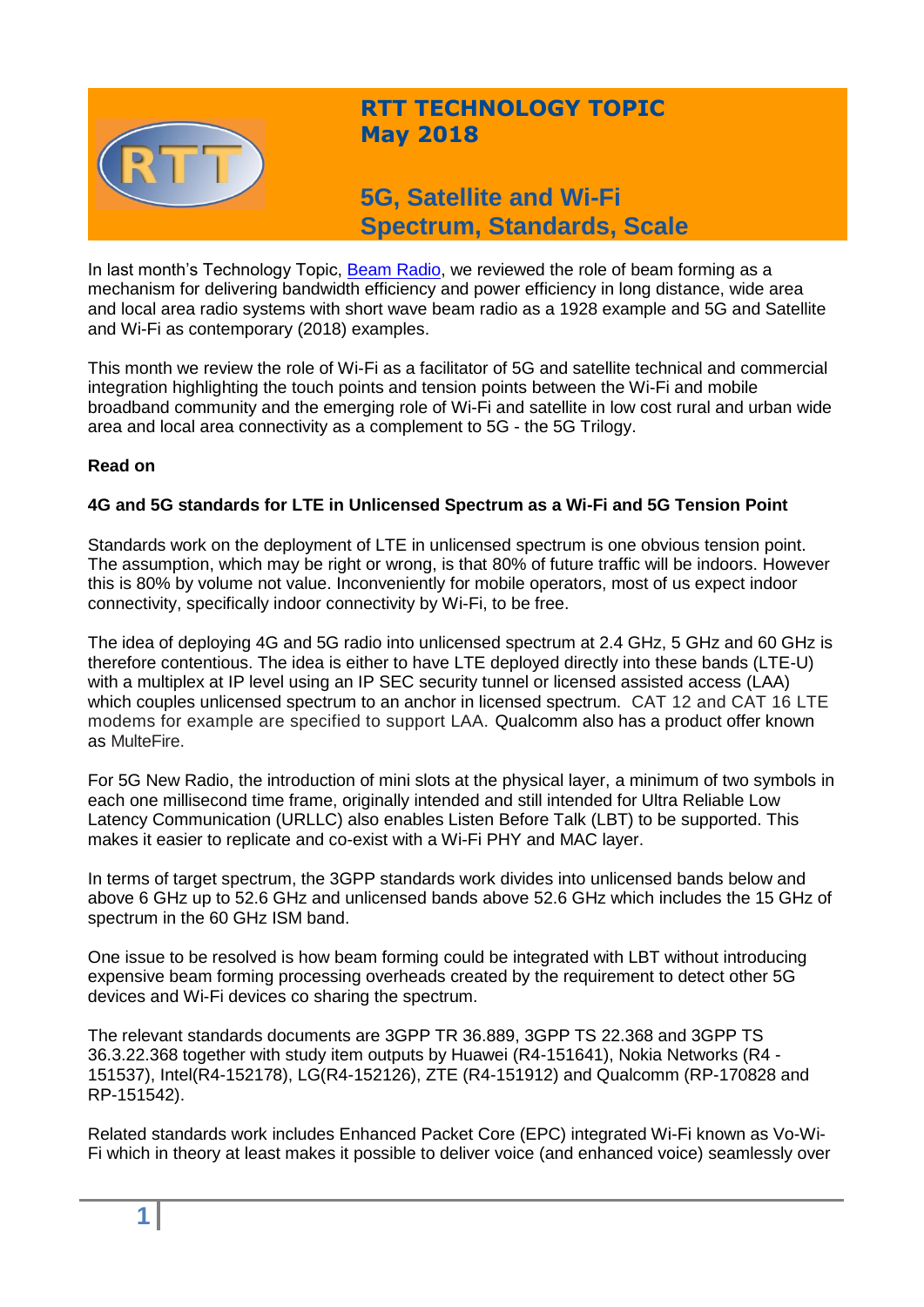Voice Over LTE (VoLTE) and or Wi-Fi channels and parallel standards work on video over LTE (ViLTE) as part of the 4G and 5G Rich Communication Service offer.

#### **Wi-Fi Standards Evolution as a 5G/ Wi-Fi tension point**

Wi-Fi standards are going in the opposite direction with work items on long distance Wi-Fi. This is made more feasible by the proposed introduction of FDD into the Wi-Fi physical layer within the 802.11ax standards process. FDD Wi-Fi was originally intended and is still intended to facilitate high density access point coexistence. For example, deploying Google Home and Amazon Echo into a domestic home could result in upwards of 50 access points and FDD would make coexistence easier to achieve.

FDD however would also make it easier to realise high power Wi-Fi access points and user terminals with improved receive sensitivity, two of the requirements for long distance Wi-Fi along with fractional beam forming (0.5 to 1.5 degree beam width antennas). This opens up the possibility that Wi-Fi could be deployed into LTE spectrum in larger cell topologies.

#### **Spectrum Touch Points between Wi-Fi and Satellite and 5G**

By contrast, evolving Wi-Fi standards and satellite service offers are complementary and increasingly common. Examples include L band terminals for Iridium with inbuilt Wi-Fi and the use of Wi-Fi to deliver satellite low cost access to rural communities, Coca-Cola and OneWeb in Africa for example, and for in building coverage.

A number of satellite operators also have frequency allocations immediately adjacent to Wi-Fi spectrum and or existing LTE/5G spectrum.

Globalstar for example has a frequency allocation between 2483.5 MHz and 2500 MHz supporting a 22 MHz pass band configured as a 10.5 MHz ISM pass band (channel 14) and 11.5 MHz licensed band. The ISM band is immediately above the 2.4 GHz pass band and the licensed band is immediately below Band 7 (FDD LTE) and Band 41 (TDD LTE). An FCC Part 25 ruling in December 2016 authorised the use of this spectrum for Terrestrial Low Power Service within specified US markets.

Inmarsat has an S band allocation between 2179 and 2200 MHz immediately above the mobile receive pass band for Band 1 LTE (2110-2170 MHz) and is the proposed pass band for the Inmarsat /Deutsche Telekom European Aviation Network supporting integrated LTE and geostationary satellite connectivity.

Verizon and America Aerospace Technology have trialled LTE base stations installed in aircraft, a different interpretation of sky based connectivity. Other initiatives include the provision of Wi-Fi from High Altitude Platforms, Google Loon for example and low altitude platforms including drone based Wi-Fi transceivers for emergency response or special event connectivity.

Some countries are auctioning 2.3 GHz spectrum immediately below the 2.4 GHz Wi-Fi band for 5G, the UK being a recent example (ex MOD spectrum) but whether this can scale globally is open to question.

#### **Collaborative Connectivity as the best way forward**

The moral of this particular tale is that a collaborative approach to connectivity is likely to yield a net financial gain to all parties including high added value subscribers and low income user communities.

Satellite connectivity can scale from a cell size of 3 kilometres to a cell diameter of 3000 kilometres of more (a continent sized cell for example).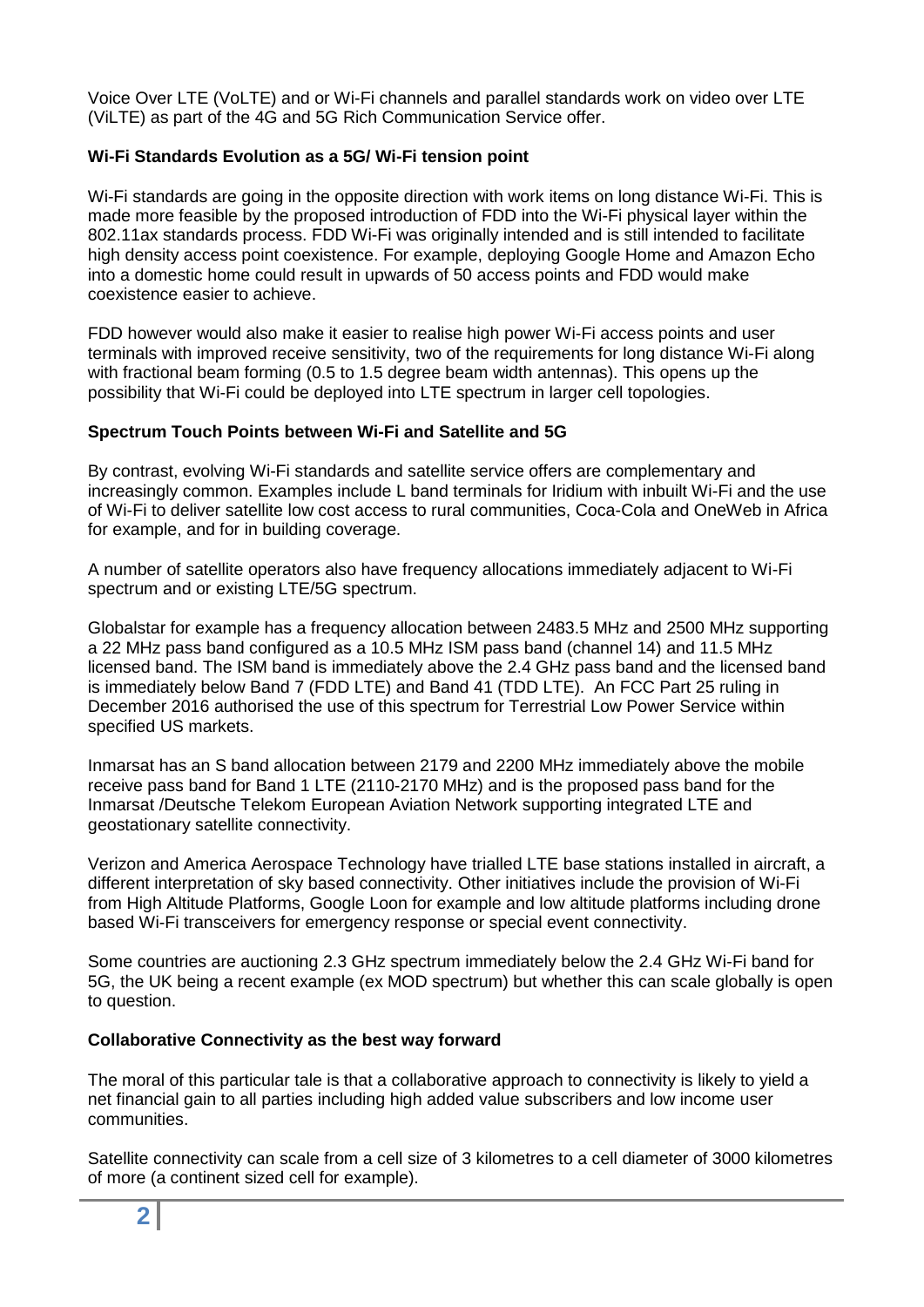LTE and 5G base stations scale between 30 metres and 30 kilometres

Wi-Fi cells scale from 3 metres to 30 metres (though long distance Wi-Fi could extend this)

Adding 802.11ad 60 GHz Wi-Fi transceivers to smart phones is now becoming more commonplace and suggests an evolving pragmatic approach to harnessing the power of Wi-Fi to add value and margin to the 4G and 5G service offer. A similar argument can be made for the role of Wi-Fi as a facilitator of 5G and satellite convergence. We return to this theme in future technology topics.



**The Coca Cola and OneWeb initiative delivering low cost Wi-Fi and satellite enabled internet access (and a drink) to remote rural communities in Africa.**

**With thanks to the Coca-Cola Corporation**

**Ends**

# **Satellite Session at this year's CWIC Conference**

The role of the satellite industry in 5G mobile broadband is being debated in the satellite session at this year's **Cambridge Wireless International Conference (CWIC)**

We are delighted to have Meir Moalem, CEO of SAS and Dan Mercer VP EMEA & Russia of Iridium presenting their vision of the future of the satellite industry and providing an update on constellation upgrades (Iridium) and Cube SAT innovation(SAS).

Iridium will complete in 2018 the fastest and largest ever seamless refresh of a space constellation, having so far successfully placed fifty new satellites into low earth orbit (ten per launch) using Space X Falcon 9 reusable rockets*,* and has just hit it's 1,000,000th Iridium subscriber.

SAS has a remarkable constellation programme based on small satellites with big capabilities including autonomous station keeping. Kieran Arnold from the Satellite Catapult will be chairing a discussion session.

For more information, follow the link